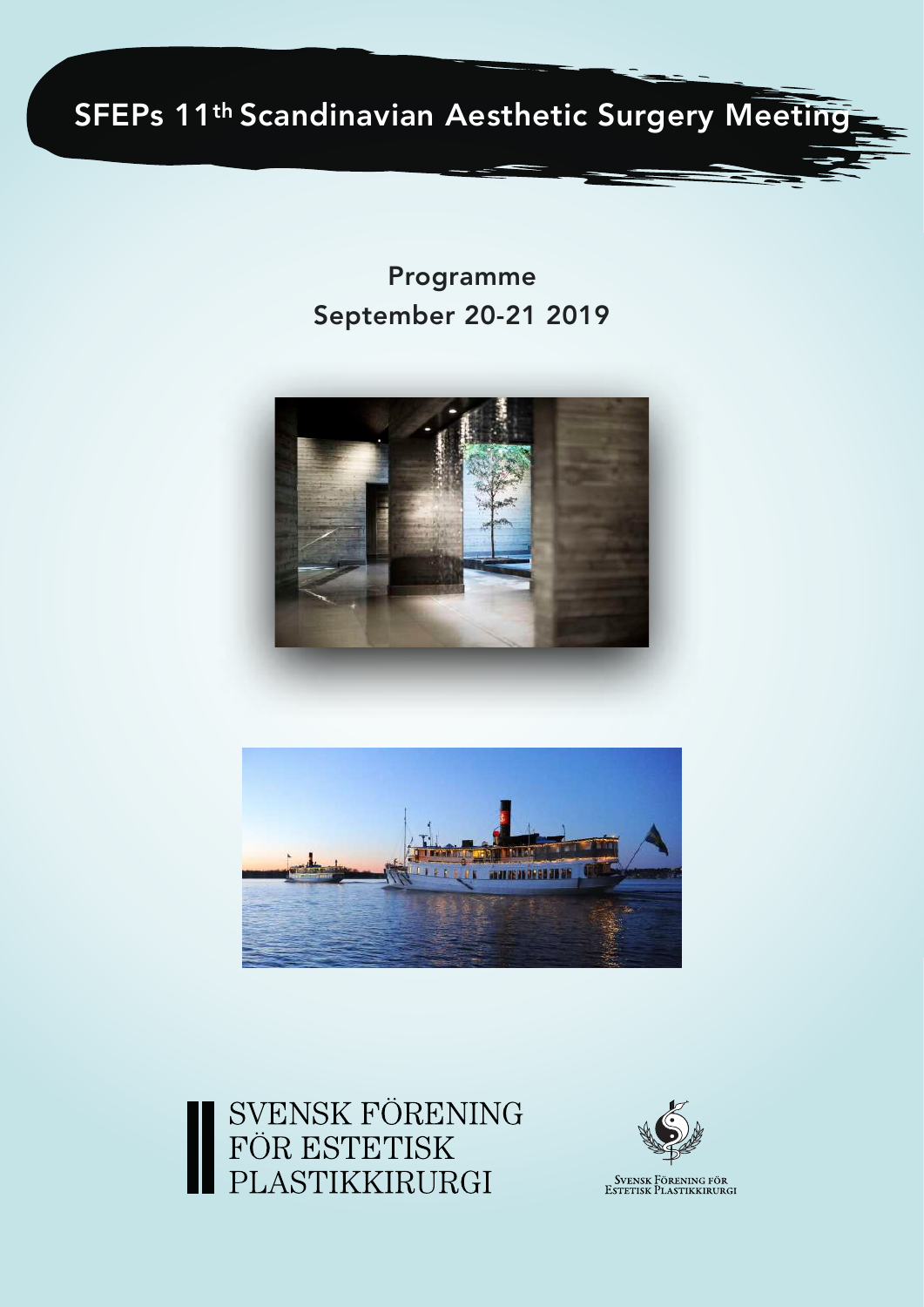## **Friday September 20**

| 08.00           | Registration                                                                                   | Location: "FUJI"                             |
|-----------------|------------------------------------------------------------------------------------------------|----------------------------------------------|
| 08.15           | Welcome                                                                                        | Fredrik Gewalli President<br><b>SFEP</b>     |
| $08.25 - 10.00$ | <b>Complications in Plastic Surgery I</b>                                                      |                                              |
| 08.25           | Experiences: The Beauty Trap Denmark                                                           | Jens J Eldberg                               |
| 09.40           | Surgical panorama and complications in<br>Finland                                              | Heikki Kupi                                  |
| 10.00           | <b>Presentation of Sponsors</b>                                                                |                                              |
| 10.15           | Coffee break in Exhibition area                                                                |                                              |
| $10.45 - 12.15$ | <b>Complications in Plastic Surgery II</b>                                                     |                                              |
| 10.45           | Complications & Combination surgery in India                                                   | Sandip Jain                                  |
| 11.15           | Complications in Esthetic Medicine and Fillers                                                 | Anne Wetter                                  |
| 11.45           | Panel: What can we learn? Guide lines?                                                         | JJ Elberg, H Kupi,<br>S Jain, A Wetter       |
| 12.15           | Lunch in the Restaurant<br>Coffee in Exhibition area                                           |                                              |
| 13.15           | <b>General Assembly</b>                                                                        | President F Gewalli,<br>Secretary R Veltheim |
| 14.15 - 14.45   | Industry sponsored presentation - Allergan<br>Juvéderm VOLUX: Ett nytt alternativ till kirurgi | Magnus Hober                                 |
| $14.45 - 15.15$ | <b>Aesthetic Medicine &amp; Plastic Surgery I</b>                                              |                                              |
| 14.45           | Face Deep Peel                                                                                 | Philippe Deprez                              |
| 15.15           | Coffee break in Exhibition area                                                                |                                              |
| 15.45 - 17.45   | <b>Aesthetic Medicine &amp; Plastic Surgery II</b>                                             |                                              |
| 15.45           | Face, Combination Esthetic Surgery &<br>Medicine                                               | <b>Anne Wetter</b>                           |
| 16.15           | Periorbital                                                                                    | Philippe Deprez                              |
| 16.45           | Hands-On periorbital Perioral peel                                                             | Philippe Deprez                              |

**Friday evening 19.30 Cocktail in Sake Bar 20.00 Tepanyaki Dinner in Teppanyaki Kiri Dress code: Yukata**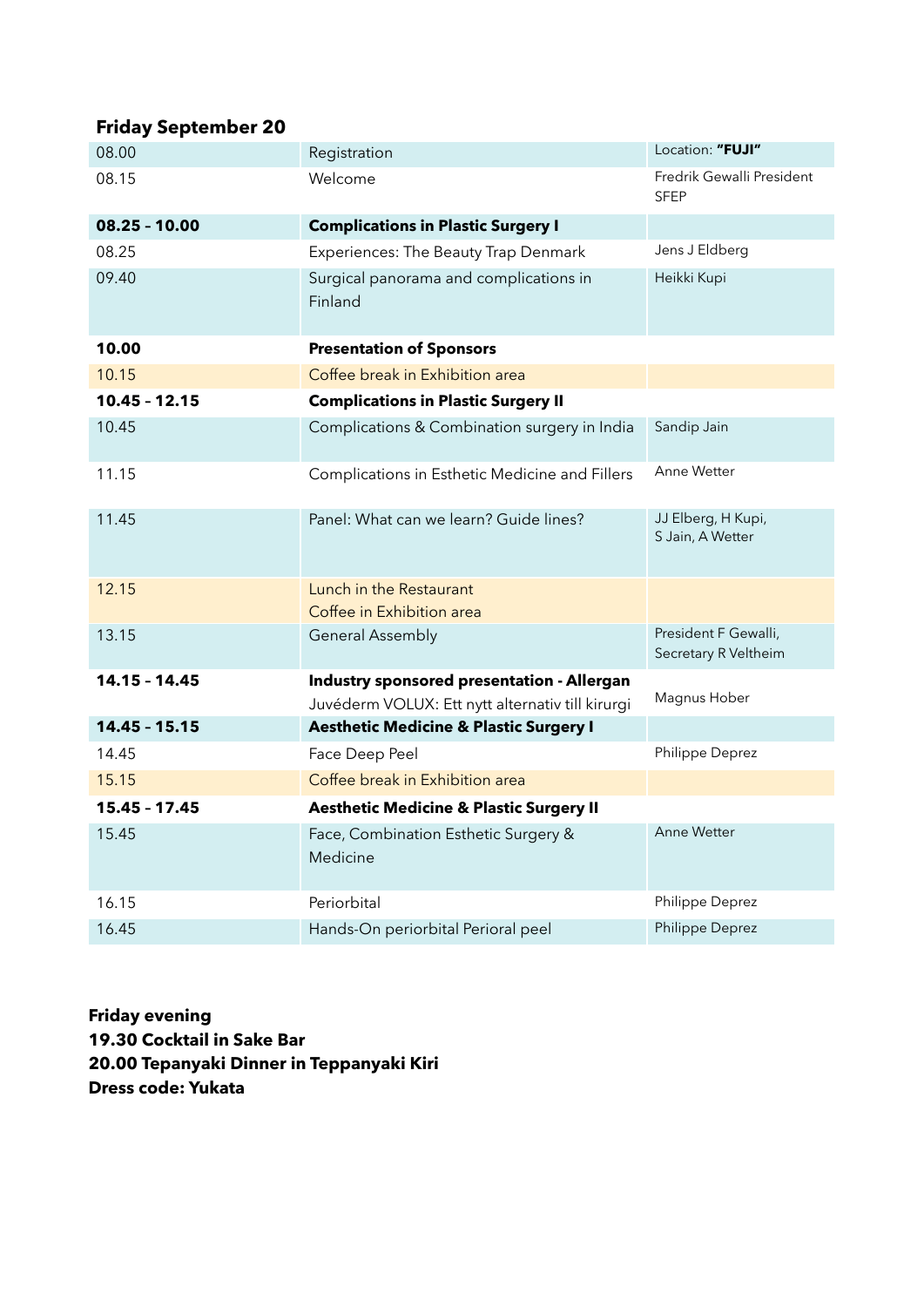## **Saturday September 21**

| 08.00 - 08.20   | <b>Free Papers</b>                                                                 | Location: "FUJI"                                                          |
|-----------------|------------------------------------------------------------------------------------|---------------------------------------------------------------------------|
| 08.00           | Pharmacokinetics of Cloxacillin<br>(Ekvacillin®) in the submammary fold            | Thomas Jonsson                                                            |
| 08.10           | Optimizing Stem cells for<br>reconstructive Surgery                                | Anne Therese LauvrudT                                                     |
| $08.30 - 09.30$ | <b>Aesthetic Breast I</b>                                                          |                                                                           |
| 08.30           | Primary breast augmentation in small,<br>pointed or tubular breasts                | Jan-Bertil Wieslander                                                     |
| 08.45           | BRIMP an update                                                                    | <b>Birgit Stark</b>                                                       |
| 09.05           | Breast surgery and net                                                             | Emma Hansson                                                              |
| 09.30           | Coffee break in Exhibition area                                                    |                                                                           |
| $10.00 - 10.30$ | <b>Industry Sponsored presentation -</b><br>Galderma Lower Face - Higher Standards | Jan Jernbeck                                                              |
| 10.30 - 12.00   | <b>Rhinoplasty &amp; Periorbital</b>                                               |                                                                           |
| 10.30           | Surgically mutilated nose (SMN) and the<br>outcome of nasal stenosis.              | Igor Niechajev                                                            |
| 10.50           | Complications after lower lid<br>blepharoplasty and how to avoid them              | Yves Bruehlmann                                                           |
| 11.10           | Blepharoplasty in India                                                            | Sandip Jain                                                               |
| 11.35           | Differences in techniques according<br>to differences ethnicity                    | Jan Jernbeck                                                              |
| 12.00           | Lunch in the Restaurant<br>Coffee in Exhibition area                               |                                                                           |
| 13.00 - 14.00   | <b>Aesthtic Breast II</b>                                                          |                                                                           |
| 13.00           | Breastaug and Mastopexia - Reflexions                                              | Amin Kalaaji                                                              |
| 13.30           | Breastaug and Mastopexia - Reflexions                                              | Charles Randquist                                                         |
| 14.00 - 16.00   | <b>Business &amp; Leadership</b>                                                   |                                                                           |
| 14.00           | <b>Business</b>                                                                    | Charles Randquist                                                         |
| 14.15           | Leadership                                                                         | Magnus Helgesson                                                          |
| 16.00           | Coffee break in Exhibition area                                                    |                                                                           |
| 16.30 - 18.00   | <b>Aesthetic Breast III</b>                                                        |                                                                           |
| 16.30           | ALCL an update                                                                     | Per Hedén                                                                 |
| 17.00           | Breastaug and Mastopexia - Reflexions                                              | Per Hedén                                                                 |
| 17.30           | Panel: Aesthetic Breast, Guide lines?                                              | P Hedén, C Randquist,<br>A Kalaaji, B Stark, E<br>Hansson, J-B Wieslander |

**Saturday evening - 19.00 - 22.00 Boat trip and dinner**